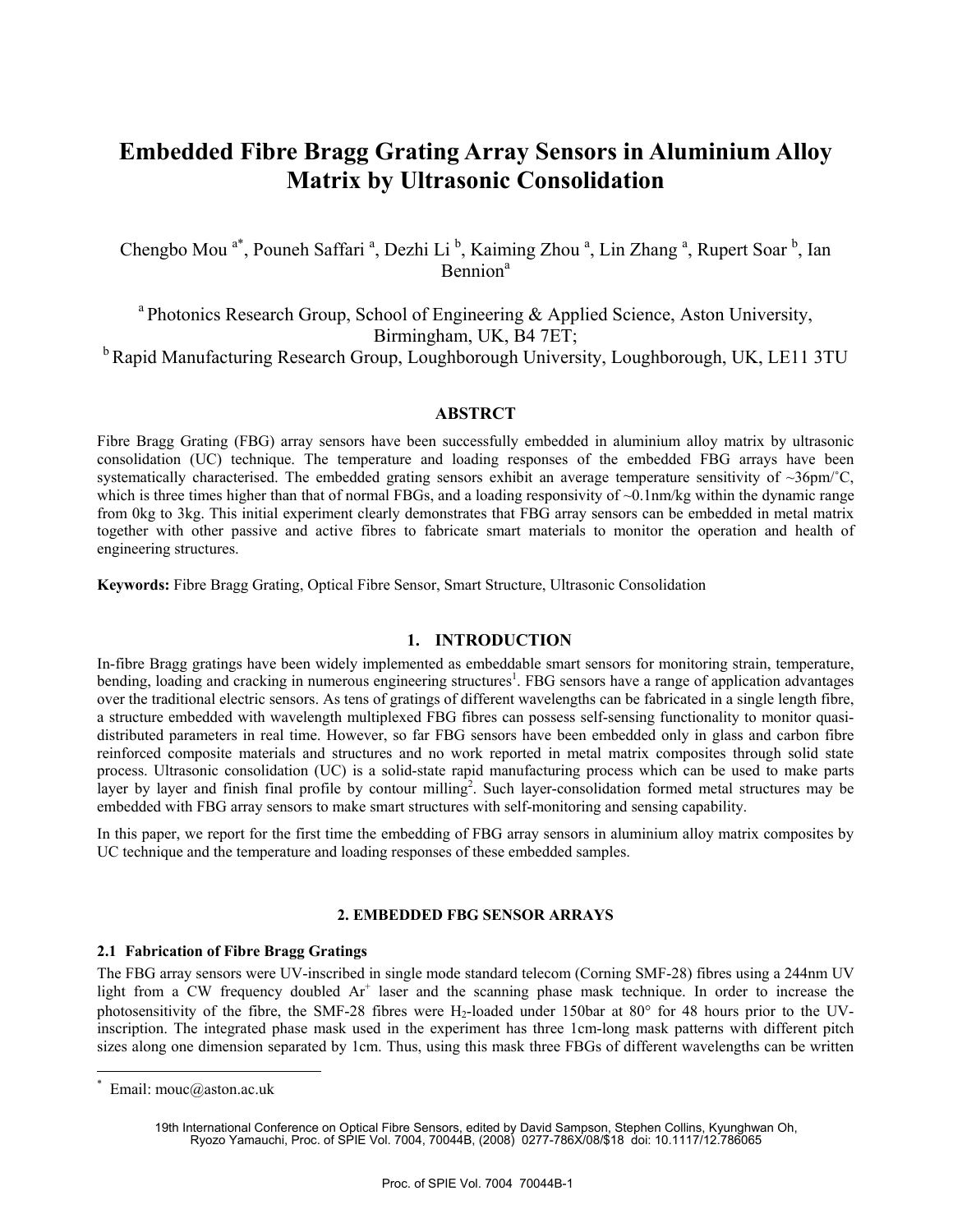in a single fibre in one scan. In order to accommodate the designed length of the metal matrix samples, 60mm middle section of the host fibre samples were chemically stripped off for grating array inscription. Each grating length is about 8mm and the space between two adjacent gratings is about 10mm. After the UV-inscription, all FBG arrays were annealed at 80˚C for 24 hours to stabilise their property.

#### **2.2 Sample Preparation by Ultrasonic Consolidation**

Fig. 1 shows the schematic diagram of the ultrasonic consolidation system used to embed FBG array fibres in metal matrix composite samples. Two types of Aluminium Alloy - Al 3003 H18 (which is fully strain hardened) and 3003 O (which is annealed and soft) - with a thickness of 100µm were used to form the embedding structure. Due to the large plastic flows may occur around the fibre during the consolidation process and relatively fragile property of the fibre, SMF-28 fibres embedded between two  $100\mu$ m metal foils could be easily damaged by the sonotrode<sup>3</sup>. Therefore, two foils were monolithically pre-bonded by the UC machine to form a layer with the thickness of 200 $\mu$ m. After pre-bonding, the FBG array fibre was placed between the two pre-bonded layers; this sandwiched structure was clamped at one end with the other end free for consolidation. In order to keep the balance and not to use too many FBG array fibres, two SiC fibres were placed on each side of the FBG array fibre between the two pre-bonded metal foils.



Figure.1. Schematic diagram of embedding FBG by ultrasonic consolidation.

As shown in Fig. 1, the sonotrode was laid down to contact with the sample where pressure is applied and ultrasonic oscillation takes place. After the sonotorde travelled from the clamped end to the free end, the FBG array fibre with four SiC fibres were embedded in the metal matrix composite in solid state. The matrix arrangement was plate/H18/O/FBG&SiC/O/H18. For pre-bonding, the pressure was 114MPa and the amplitude of ultrasonic oscillation was 6.5  $\mu$ m and consolidation speed was 34.5mm/s; for embedding, the pressure was increased to 155.8MPa and the amplitude of ultrasonic oscillation was 10.4 µm and the transverse speed was kept the same as in pre-bonding process. Five FBG array embedded samples were produced and all the FBGs were survived from the UC embedding process.

# **3. CHARACTERISATION OF THE EMBEDDED FIBRE SENSORS**

## **3.1 FBG array characterisation**

Characterisation of FBG sensor arrays was carried out in their freeform and in embedded samples. The transmission spectra of the grating arrays were measured employing a broadband light source and an optical spectrum analyser, and the schematic diagram of the system is depicted in Fig.2a. The solid line in Fig. 2b is the transmission spectrum of one of the UV-inscribed FBG arrays measured in its freeform, showing three Bragg peaks of ~20dB strength situated around 1542.8nm, 1547.24nm and 1551.84nm, respectively. The dotted trace in Fig. 2b gives the measured transmission spectrum of the same FBG array after being embedded in the Al matrix composite.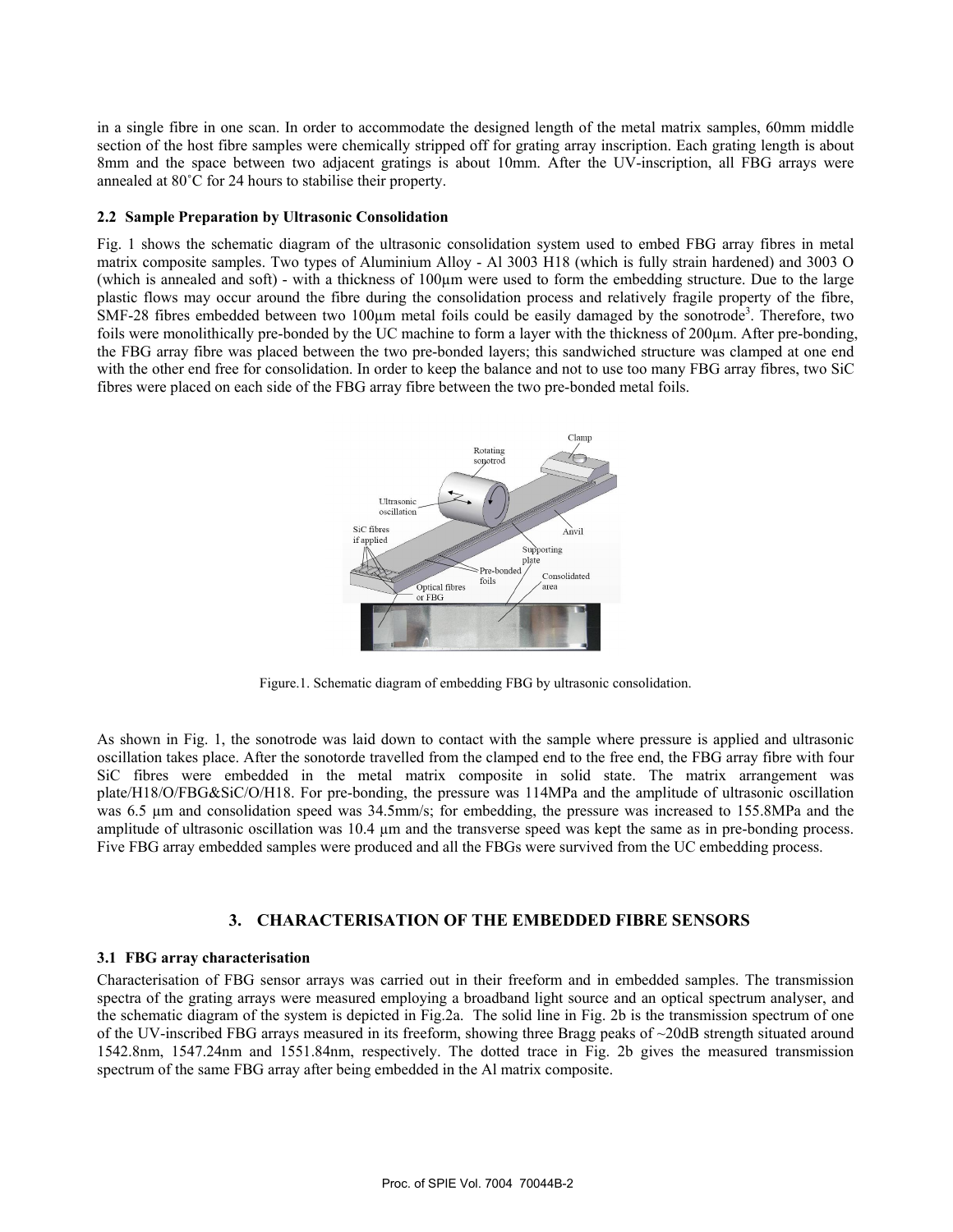

Figure.2. (a) Schematic diagram of the FBG array characterisation system; (b) measured transmission spectra of one of the FBG arrays before (solid line) and after (dotted line) embedding.

As shown clearly in Fig. 2b, we can see that the Bragg peaks shifted towards the shorter wavelength side after being embedded in the Al matrix composite. This was the most uniformly embedded sample as all three peaks have a similar blue-shift, about 2nm, and the grating strengths are slightly reduced and also no significant change is showing on the peak shapes. The other four embedded samples have shown different degrees of non-uniformity. The blue-shifts in these four samples were slightly different for the three Bragg peaks and some peaks showed broadening and splitting effects. Given that UC is a low temperature process, the blue shift of the Bragg resonances can only be the result of the mechanical compression induced by the UC to the embedded fibre.

#### **3.2 Characterisation of thermal responsivity**

The embedded FBG array samples were investigated for their thermal responsivity. Each sample was placed on an electrically controlled heater, as shown in Fig. 3a, and its spectrum were measured for temperature elevated from 0° to 80° with an increment of 5°. Fig. 3b plots the wavelength shifts for the three Bragg peaks of the best embedded sample against temperature. The three peaks exhibit a near-linear and similar temperature response. The best fits to the three linear plots in Fig. 3b give an average thermal responsivity of  $\sim 36 \text{pm}/\text{C}$ . This value is more than three times of the typical value of normal FBGs in this wavelength range<sup>4</sup>. The increased thermal sensitivity is simply caused by the combination effect on thermal expansion of aluminium and silica glass materials.



Figure.3. (a) Schematic diagram of the temperature sensing set-up; (b) thermal responses of the three Bragg peaks of the measured sample.